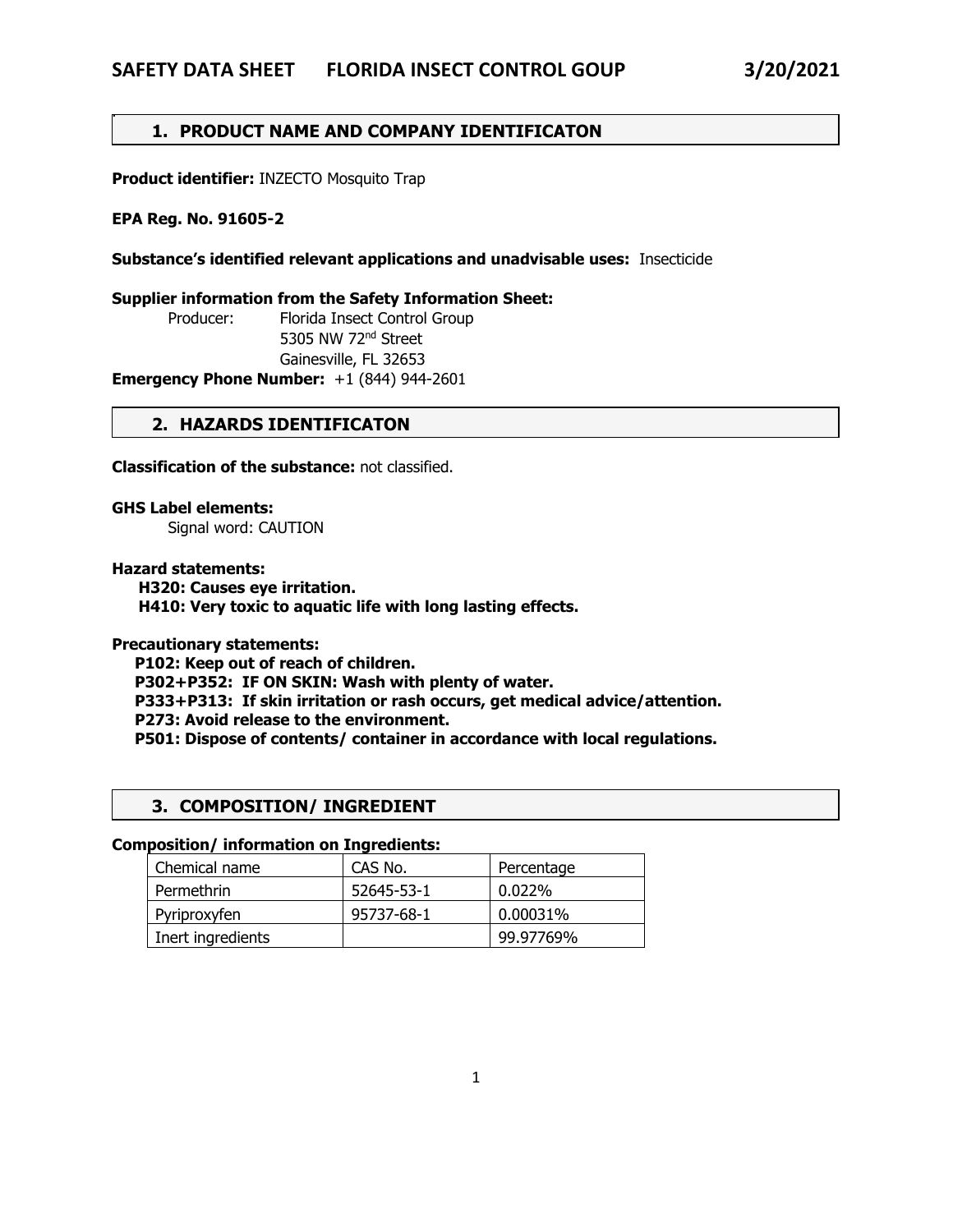# **EXAMPLE INSTAID MEASURES**

**IF SWALLOWED:** If ingested, call a poison control center or doctor immediately for treatment advice. Have person sip a glass of water if able to swallow. Do not induce vomiting unless told to do so by the poison control center or doctor. Do not give anything by mouth to an unconscious person.

**IF ON SKIN:** Take off contaminated clothing. Rinse skin immediately with plenty of water for 15-20 minutes. Call a poison control center or doctor immediately for treatment advice.

**IF INHALED:** If inhaled, move person to fresh air. If person is not breathing, call 911 or an ambulance, then give artificial respiration, preferably mouth-to-mouth if possible. Call a poison control center or doctor immediately for treatment advice.

**IF IN EYES**: Hold eye open and rinse slowly and gently with water for 15-20 minutes. Remove contact lenses, of present after the first 5 minutes, then continue rinsing the eye. Call a poison control center or doctor immediately for treatment advice.

# **5. FIRE FIGHTING MEASURES**

#### **Fire Extinguishing Media:**

Suitable: Water, Carbon dioxide (CO<sub>2</sub>), Dry chemical, foam. Not Suitable: As appropriate for surrounding fire.

**Unusual Fire & Explosion Hazards:** None known

**Hazardous Decomposition Materials:** None known

**Protective Equipment:** Fire fighters should wear full protective gear and adequate respiratory equipment in case of insufficient ventilation.

**Precautions for Firefighters:** No special procedures

# **6. ACCIDENTAL RELEASE MEASURES (STEPS FOR SPILLS)**

**Personal Precautions:** Avoid contact with face, eyes, or skin. Avoid breathing vapors or spray mist. Harmful if swallowed. Wash thoroughly after handling and before eating or smoking. Do not use on humans.

**Environmental Precautions:** This product is toxic to fish and other aquatic organisms. Do not apply directly to water. Do not contaminate water when disposing of equipment washwaters. Large spill: contain with a dike.

**Methods for Containment Cleaning Up:** Absorb residues in sand or other inert material. Collect spilled material in containers. Call your local solid waste agency for disposal instructions.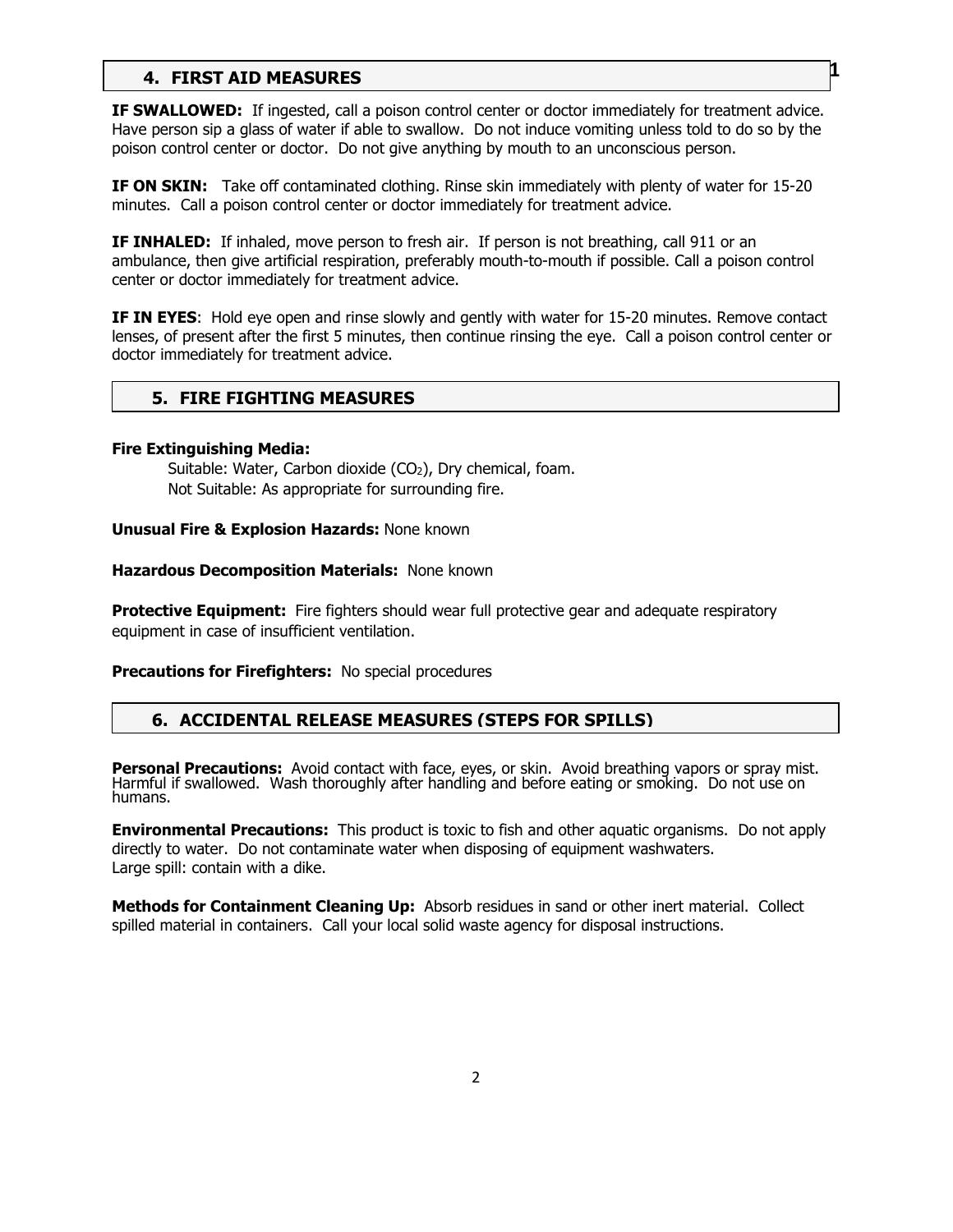# **7. HANDLING AND STORAGE**

**Precautions for Safe Handling:** Avoid ingestion and contact with skin and eyes. Handle in accordance with good occupational hygiene and safety practices in well ventilated areas.

**Conditions for Safe Storage:** Store product in a cool ventilated area. Keep the product in its original container tightly closed. Keep it away from food, drink, and animal feedstuff.

**Recommended Packaging:** Keep only in the original packaging.

**Use:** Use insecticides safely. Always read the label and product information before use.

## **8. EXPOSURE CONTROL/ PERSONAL PROTECTION**

**Engineering Controls:** Use only in well-ventilated areas. Comply with standard precautionary measures for working with chemicals.

**Hygienic Measures:** When using do not eat, drink, or smoke.

**Occupational Exposure Limits:** Occupational exposure limits have not been established for this product.

**Personal Protective Equipment:** Exposure limits: non-assigned. As a consumer use product there is no requirement for personal protection.

# **9. PHYSICAL AND CHEMICAL PROPERTIES**

Ļ

| Solid                   |
|-------------------------|
| Grey                    |
| Slight (Characteristic) |
| N/A                     |
| N/A                     |
| N/A                     |
| N/A                     |
| N/A                     |
| N/A                     |
| N/A                     |
|                         |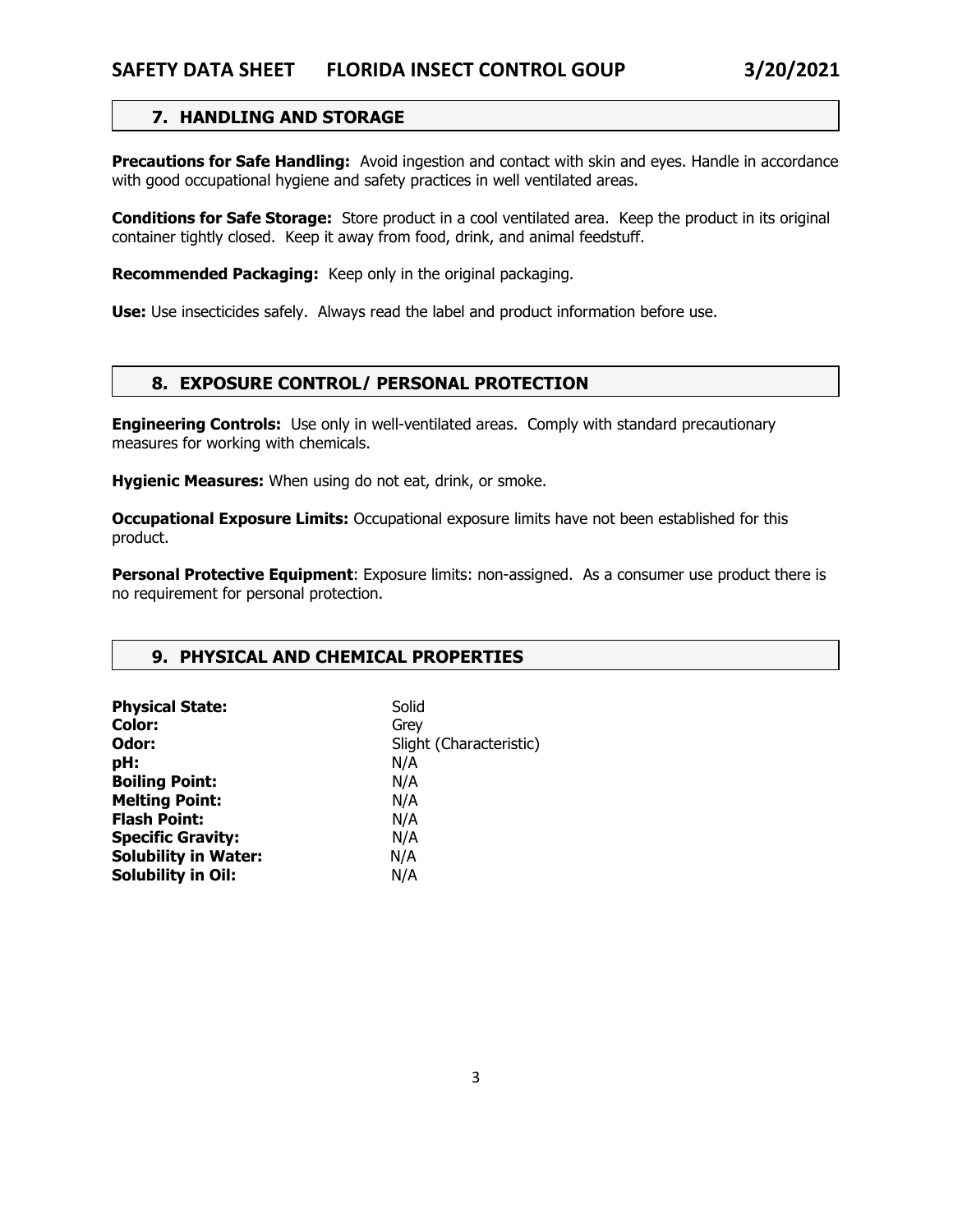# **10. STABILITY AND REACTIVITY**

**Stability:** This material is stable under normal conditions.

**Conditions to Avoid:** Do not store when Temperature exceeds (<95<sup>o</sup>F) (<35<sup>o</sup>C) or falls below (32<sup>o</sup>F)  $(0^{\circ}C)$ .

**Hazardous Decomposition:** Non known.

**Materials to Avoid:** None.

**Reactivity:** None.

## **11.TOXICOLOGICAL INFORMATION**

Symptoms of Overexposure for Each Potential Route of Exposure:

Inhaled: None. Contact with skin or eyes: None. Absorbed through skin: None. Swallowed: None. Health effects or risk from exposure: Acute – None established; Chronic – None established.

#### **12.ECOLOGICAL INFORMATION\***

#### **No Ecotoxicological research has been carried out on this product.**

**Ecotoxicity:** LD50 quail>675g/kg, LC50 96hr fish (Guppy) = 0.38mg/l, EC50 48hr daphnia = 0.0085mg/l, EC50 72hr algae = 25mg/l.

| Persistence and degradability: | Data given in this section are for the active ingredient: Soil |
|--------------------------------|----------------------------------------------------------------|
|                                | DT50<28 days. Water DT50 6 to 24 hours (pond & streams), $7$   |
|                                | days (pond sediment.)                                          |

**Bioaccumulative potential:** Not specified.

**Mobility:** Not specified.

\*Extrapolated from Technical Concentrate.

### **13. DISPOSAL CONSIDERATIONS**

**Waste Disposal Methods:** Do not contaminate water or food by disposal. Wastes resulting from the<br>use of this product must be disposed of on site or at an approved waste disposal facility. Place empty container in trash or recycle. Never place unused product down any indoor or outdoor drain.